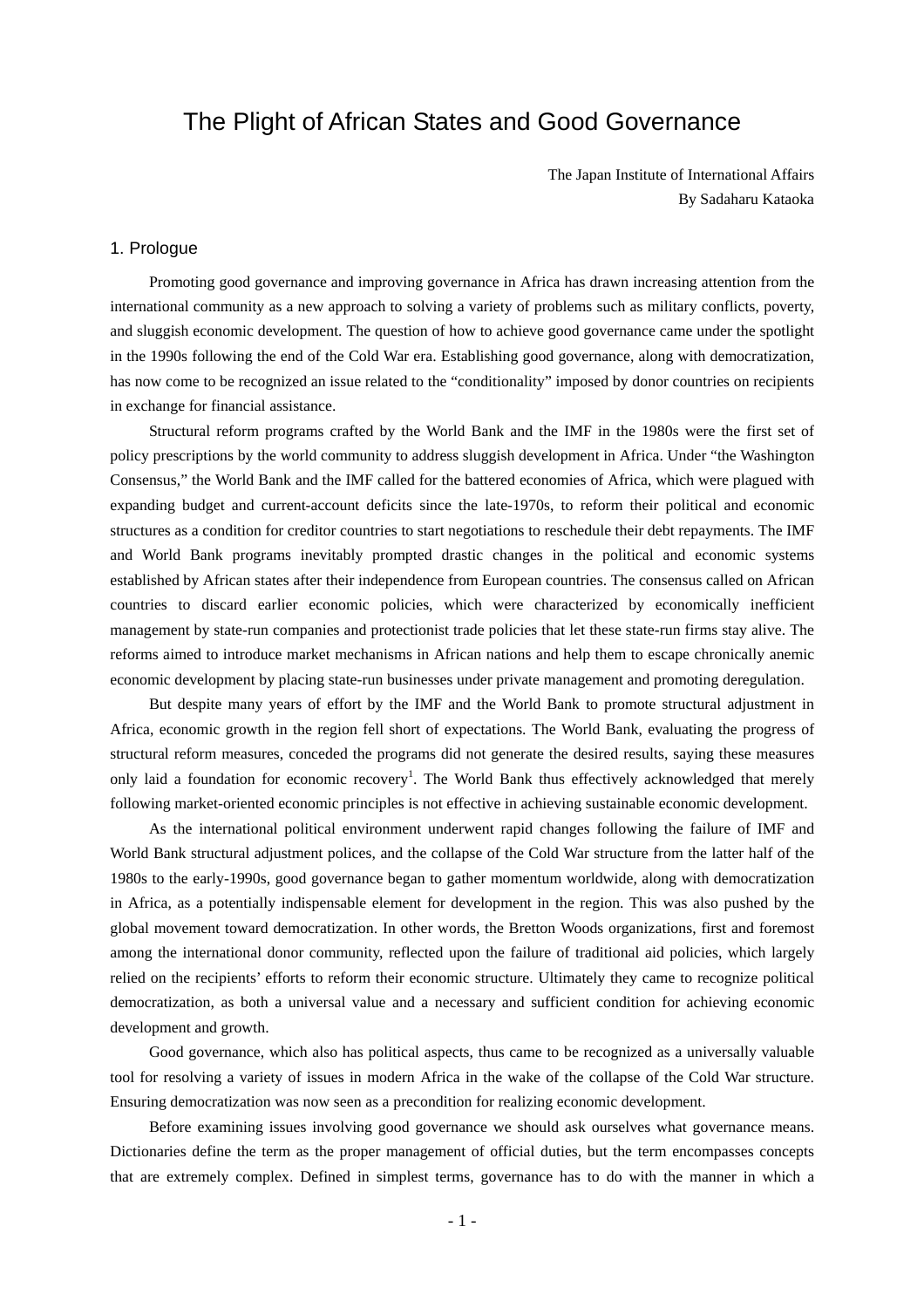country is governed, the way politics should operate, and how authority is exercised.

Organizations such as the IMF and World Bank define governance as the way in which social resources are controlled in order to exercise political power and promote social and economic development. This definition highlights the role played by governmental authorities in establishing a framework for economic activity and in deciding how the benefits of such activity are distributed. It also reveals the essence of relations between those who govern and those who are governed.

Governance primarily comprises the essence of a political regime, its mechanisms for exercising authority in controlling the social and economic resources of a country, the degree of competence in public authorities' formulation and implementation of policy, and the ability of those authorities to fulfill their duties generally. Strengthening the functions of public authority—legislative, executive and judicial, establishing the rule of law, managing the public sector, cracking down on corruption, and curbing the rise in military expenditures are the key aspects of governance.

This paper seeks to make proposals as to what kind of governance should be established in Africa by examining the social and historical factors related to governance, and the problems African countries are encountering in building their states.

## 2. Economic failures in African countries

Economic statistics compiled on Africa, in many cases, do not necessarily reflect economic reality. One must therefore consider whether such statistics actually capture the true state of African economies. One cannot blindly trust in the reliability of the data, particularly recent growth rates for African countries published by the Bretton Woods institutions. The reliability of such data is suspect because it is based on statistics presented by African countries themselves. Per capita gross domestic product in African nations has generally been stagnant since independence in the 1960s. Over the past 10 years GDP has contracted significantly in Africa, a phenomenon unseen in other parts of the world. Doubts about the accuracy of economic statistics notwithstanding, the data generally show the severity of the economic plight gripping African countries.

Africa's share of total world trade has fallen by half over the past 20 years while its imports of grain have tripled and its cumulative external debt has jumped twentyfold over the same period. Africa's economic plight is reflected in the depopulation of rural areas, rising urban unemployment, repeated fiscal crises, the collapse of the banking system, and capital flight, which, taken together, can safely be described as a general failure of economic policy.

Many African countries underwent industrialization in two stages. The first stage of industrialization occurred within the political framework of the colonial period. Looking back on the process, the first stage of industrialization efforts was apparently targeted only at sub-regional markets. In a sense, African countries were victims of the bad economic policy of early post-independence governments, which rushed to nationalize businesses without the necessary experience in economic management. Under this industrial policy, many private companies were integrated and nationalized under a sloppy management system. As businesses targeted only domestic markets, the first stage of industrialization efforts inevitably ended in failure.

In the 1970s, international economic cooperation organizations and commercial banks embarked on the second stage of industrialization in Africa. In the late-1970s, industrialization in Africa did not progress as anticipated, except in a few countries where private industries were successfully diversified without international support. With the exception of a small group of industries that have traditionally been shielded from imports due to government protectionism, such as liquor sellers and beer hall operators, many nationalized companies were on the brink of bankruptcy. Many projects that had received huge capital injections stalled or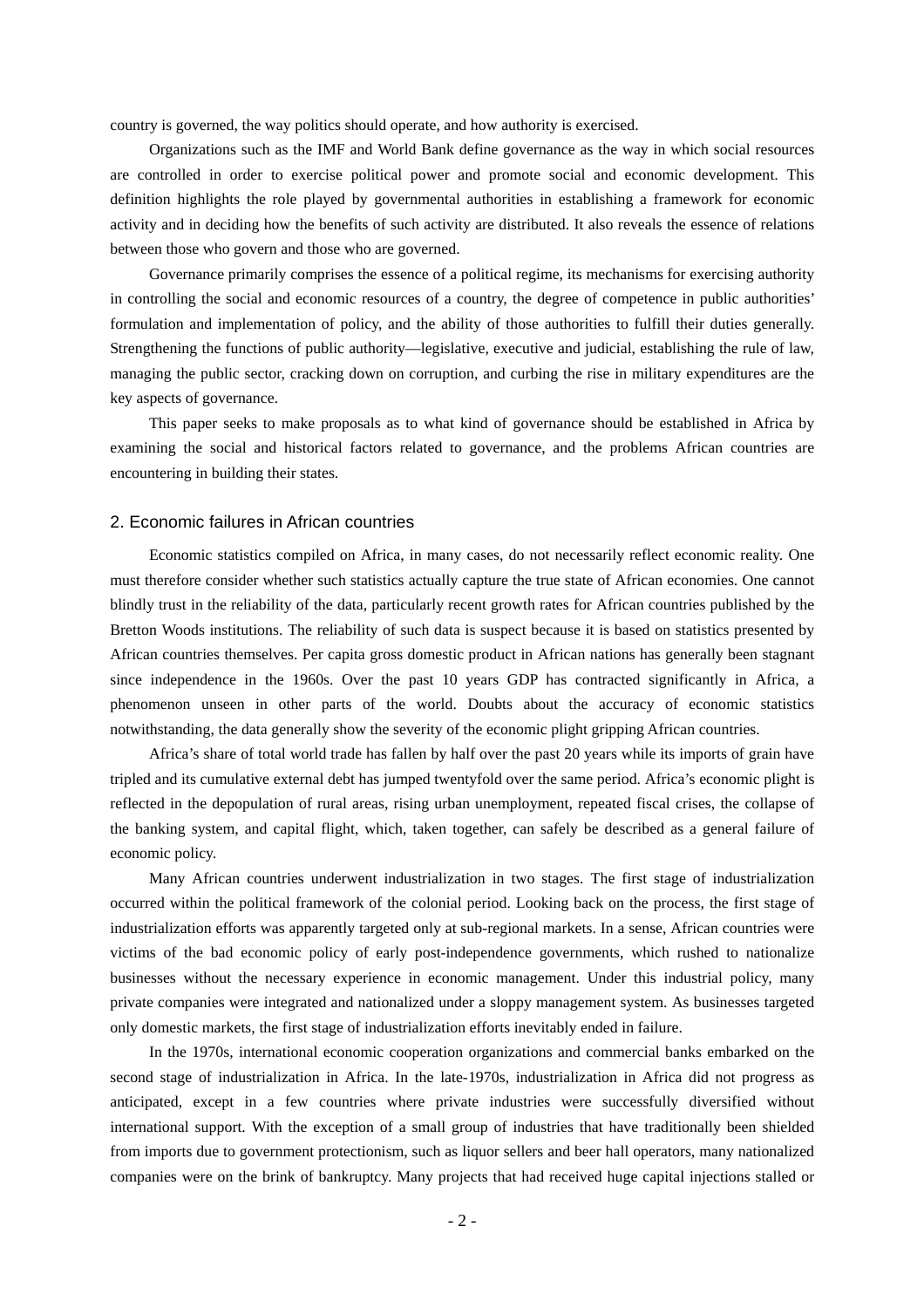flopped even before they began. In light of the devastation of African industry, international aid organizations reluctantly acknowledged in the early-1980s that their economic cooperation policies and their efforts to industrialize the continent had floundered.

There were at least three factors behind this failure. First, the industrial model used to promote the nationalization of African industries turned out to be useless. Despite predictions of failure, one project after another was lavished with large budgets by corrupt politicians. Such politicians incessantly interfered with the hiring of personnel and other business decisions of state-run companies. In addition to a lack of technology, many promising small businesses in Africa faced unnecessarily strict regulations designed to protect the vested interests of big industries. And many state-sponsored corporations were effectively pushed into bankruptcy because domestic markets were too small to absorb production. Nevertheless, many were spared the pain of bankruptcy through ongoing government subsidies.

Second, industrialized countries contributed to the economic failure in Africa as they sought short-term commercial benefits from their participation in financial assistance to the continent. International aid organizations faced a political dilemma as they were caught between calls from leaders of advanced nations to ensure that financial assistance to Africa bring about commercial benefits for donors, and the demands of African leaders friendly to those donor countries. Increased international liquidity following the outbreak of the oil crisis in 1973 and the political motives of industrialized countries to clinch as many large-scale contracts as possible in Africa worsened the situation. Under these circumstances, banks in industrialized countries stepped up lending to finance economic assistance and development projects in Africa. This lending ended up being funneled into large corporations from advanced countries. Donor countries sold factories built in Africa that had been deemed economically unviable and this left African countries with more external debts.

Third, the economic environment in Africa soon turned unfavorable to private investment. Failure to guarantee the rule of law, incessant intervention by bureaucrats and politicians with huge discretionary influence over the affairs of private business, small markets, rising manufacturing input costs, and socially inadequate legislation all combined to dampen effectiveness of industrial investment by private companies.

The failed management of state-run industries and the resulting economic crisis in Africa caused disruptions in essential public services. In general, public institutions charged with providing these services, regulating social and economic activities, and ensuring livelihoods are responsible for creating an environment that will directly affect the organization and growth of corporations and industries.

In the case of Africa, however, these institutions largely failed in their duties. Hospitals, for example, failed to provide basic healthcare. Construction companies failed to build and real estate firms did not manage properties. Utilities provided electricity but power outages were commonplace. Water was supplied but it was not drinkable. Projects to develop farm villages ended in failure. Almost all financial institutions set up to spur African development were on the brink of bankruptcy. Public corporations in the commercial sector managed to survive, but only with the injection of public funds.

That many public institutions in Africa offer shoddy services is not exactly a new discovery. The problem has been universally acknowledged for at least a decade. This was the impetus behind the "institution-building" projects implemented over the last 10 years to enhance the ability of government institutions and to promote their reformation.

#### 3. Africa's difficulties in nation-building

Since the beginning of modern history, Africa has been at the mercy of outside powers and events. The continent has been treated as something to be traded among major powers. The fate of Africa has been shaped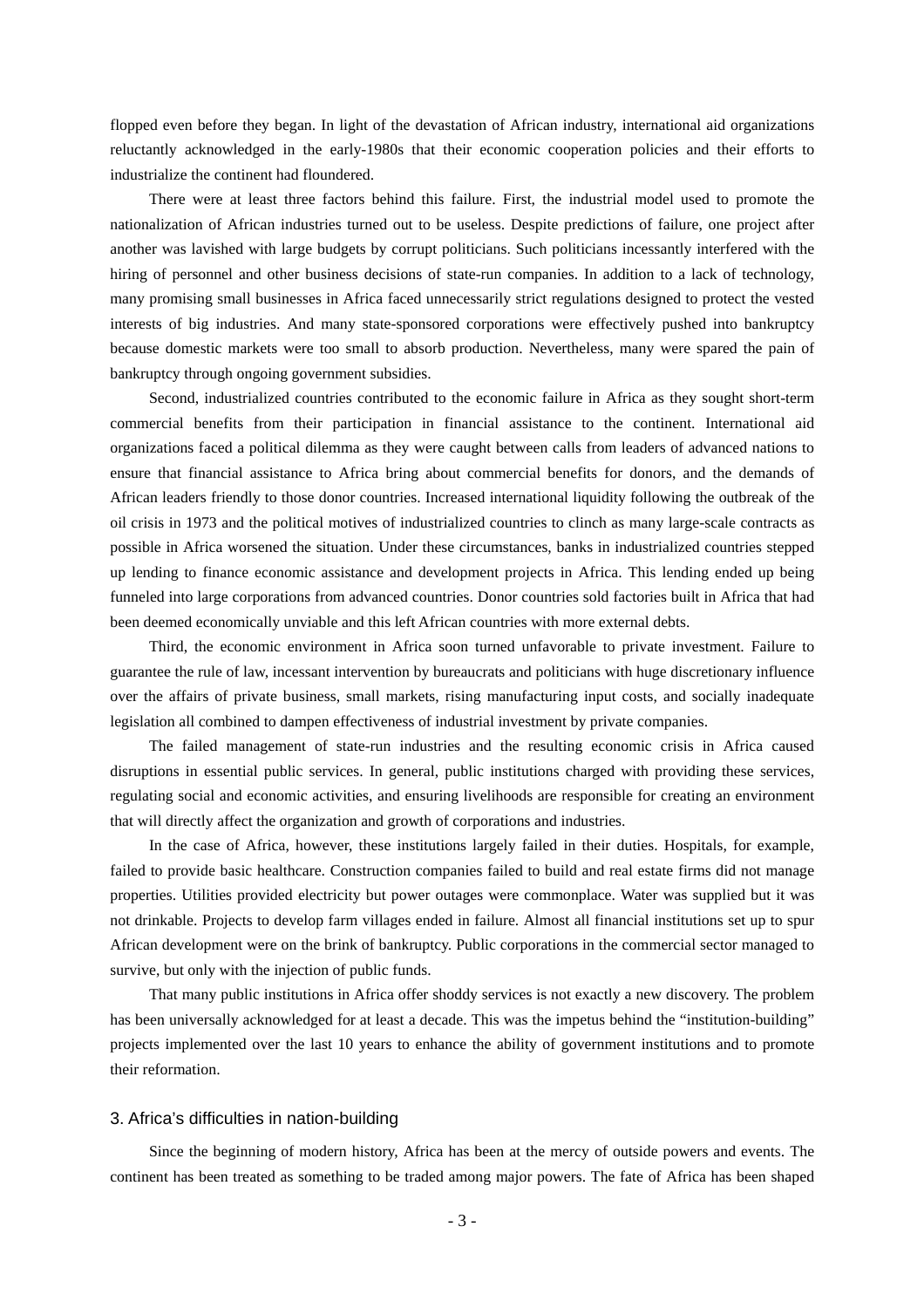by the slave trade, colonial domination and partition by European powers, African nations' struggle for independence with borders remaining unchanged as artificially drawn during the colonial era, strategic games by major powers during the Cold War, and the withdrawal of financial assistance afterward. In short, the content has been always affected by the vicissitudes of global politics. Even now, Africa is in the process of decolonization, with states on the continent still seeking to define themselves. We cannot study Africa without studying its historical context; presenting policy proposals for African countries is a far more difficult task.

The 1960 U.N. resolution on Africa and the establishment in 1963 of the Organization of African Unity (OAU) signified international recognition of the independence African states had achieved from European colonial powers. But they were still in the process of decolonization as of the early 1960s. At that stage of decolonization, it did not matter whether a country had the ability to govern itself. Newly independent African countries were simply recognized as sovereign states.

In the modern world, states derive from the concept of "public." They are defined as entities that effectively and rationally fulfill their tasks and govern public affairs. But many sub-Saharan African countries do not have a concept of public as it is understood in Western society. In Africa, states are essentially privately owned and controlled by their leaders, whereas public is defined as that which is subject to the influence of the social groups or communities from which those leaders arise. Political leaders in Africa, abusing their political power and status, thus work to protect the interests of the social groups to which they belong. In so doing, these leaders are able to maintain their status and position.

In the first phase of building of a modern state, conflicts occur between state sovereignty and individual rights<sup>[2](#page-11-1)</sup>. As citizens become involved in the process of building the state, however, sovereignty itself derives from the people. In other words, two conflicting elements, the state and the individual—collectivism and individualism—must overlap and the tension between them must be sublimated before a modern state can be built. In Africa, however, such a conflict has never existed. Instead, uniquely "African" modern states, unprecedented in world history, were created, according to many scholars on international affairs<sup>[3](#page-11-2)</sup>.

In Africa, heads of state do not adequately distribute national resources to people. They neither represent their states nor are they sovereign over them. They merely represent certain social groups and serve to protect their interests. Simply stated, they are heads of state who lack the legitimate authority to govern. In countries where leaders are unwilling to fulfill their obligations to the people, public goods and authority are treated as private possessions, while dominant ethnic groups monopolize precious economic resources, a situation that makes economic growth and development in such countries nearly impossible.

Many previous studies of African political systems have been overly focused on the broadest picture of what has been unfolding on the continent, leading scholars to overstate the significance of state integration and social phenomena such as political control. In the past, Africa scholars were expected only to explain the virtue of tradition and its social penetration, modernization, national consensus, and a political system based on compulsion and dependence. Few looked into the dynamics and conflict that comprise the political reality of sub-Saharan African states. Scholars must now examine how the current political system has developed, how it functions, and its interaction with various social subgroups. Most countries in sub-Saharan Africa have extremely complex political systems. After achieving independence, they joined the global political and economic community as sovereign states, but their social systems are indistinguishable from the precolonial era. In other words, the social systems observed in colonial days and the continuing dependence of African states on their former suzerains are nothing but a demonstration of inherent characteristics in African society.

Nation-building efforts in African countries after independence and their subsequent dissolution have been studied thoroughly, as scholars see that Africa is still in the process working toward independence and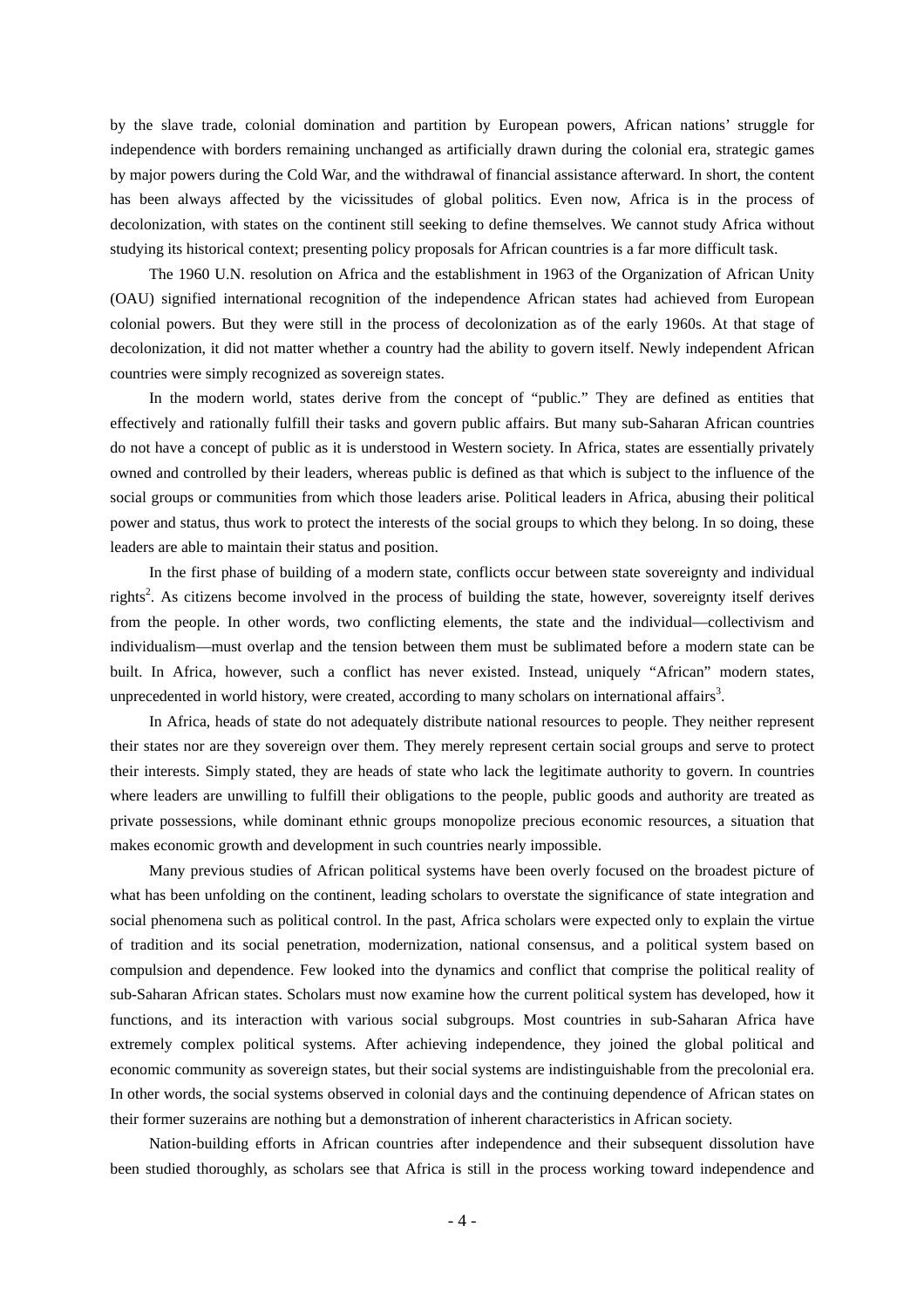decolonization. Many theories have been posited to explain the ongoing economic, political, and social plight of Africa. Many claim that no other part of the world has been more victimized by misrule, evil government, and malignant states than Africa. I examine this claim below.

The question of whether Africa has suffered more than other parts of the world is controversial among Africa scholars. Many instead point to factors behind a host of problems Africa is facing now, including lax administrative management during the colonial era, problems deriving from the Cold War structure, incoherent U.S. policy toward Africa, irresponsible investment by American businesses, indifference by the United Nations, excessively generous WTO rules, overpopulation, environmental problems, and greedy behavior by African leaders and their subordinates.

When African nations attained independence, their leaders used terms like "African integration" and "respect for national borders" to justify their independence from European powers. But these slogans, as used by African leaders, have made our perceptions of modern Africa chaotic and ambiguous. The foundation of the Organization of African Unity (OAU) was a significant event in African history as it marked the end of colonialism and imperialism. But seen from overseas, it was merely confirmation that African nations had become free of colonial rule. Later, the OAU degenerated, becoming an Africa's version of a general meeting of a labor union where its leaders met. For the past few years Africa's efforts under slogans such as "African integration" and "joint action" have fallen through.

Thanks to the efforts of Libya's revolutionary leader Colonel Muammar al-Qaddafi, and Ali Abd as-Salam at-Triki, Libya's secretary for African unity<sup>[4](#page-11-3)</sup>, the OAU, following the 2001 summit in Sirte, Libya, and the 2002 summit in Durban, South Africa, became the African Union, which opened a new chapter in Africa's history, one of the most remarkable events of recent times on the continent.

Since the beginning of the new century, perceptions of African nations have changed slightly compared with the period immediately following independence. The historical and social uniqueness of African nations is now drawing more attention. And discussions about the continent are based more on statistics and other concrete data than on the stereotypes and preconceptions of the past. An enormous amount of data, methods to analyze the implementation of public services, and economic statistics and standard of living index released by all African countries have become available in recent years, making it possible to evaluate African realities. Ideas of good governance and democracy that had been generally ignored for 40 years by many scholars under the pretext that such concepts were not applicable to Africa, have finally come to be recognized as universal principles and value with the end of the Cold War. Many have started to say they should be applied to Africa as much as to other parts of the world. Changes on the political and social fronts in Africa brought about by efforts to build good governance differ significantly from what we have seen in the United States and Europe. Despite this, all African countries now find it impossible to revert to old political values and tactics. It is self-evident that good governance is irreversible.

# 4. Social structure in Africa over several centuries

For several centuries the African continent has been a mosaic of more than 800 cultural communities, each tied by families. In each community, the structure of family lineage, particularly its paternal structure, was instrumental in creating a unique political community or society. Cultural anthropologists in the United States and Europe call such a political community or society a "realm," that is, an area under the political authority of a tribe or "kingdom<sup>[5](#page-11-4)</sup>." A political community effectively controls several hundred to several thousand square kilometers and guarantees military, legal, and religious security for its members, as well as providing and stockpiling food for them.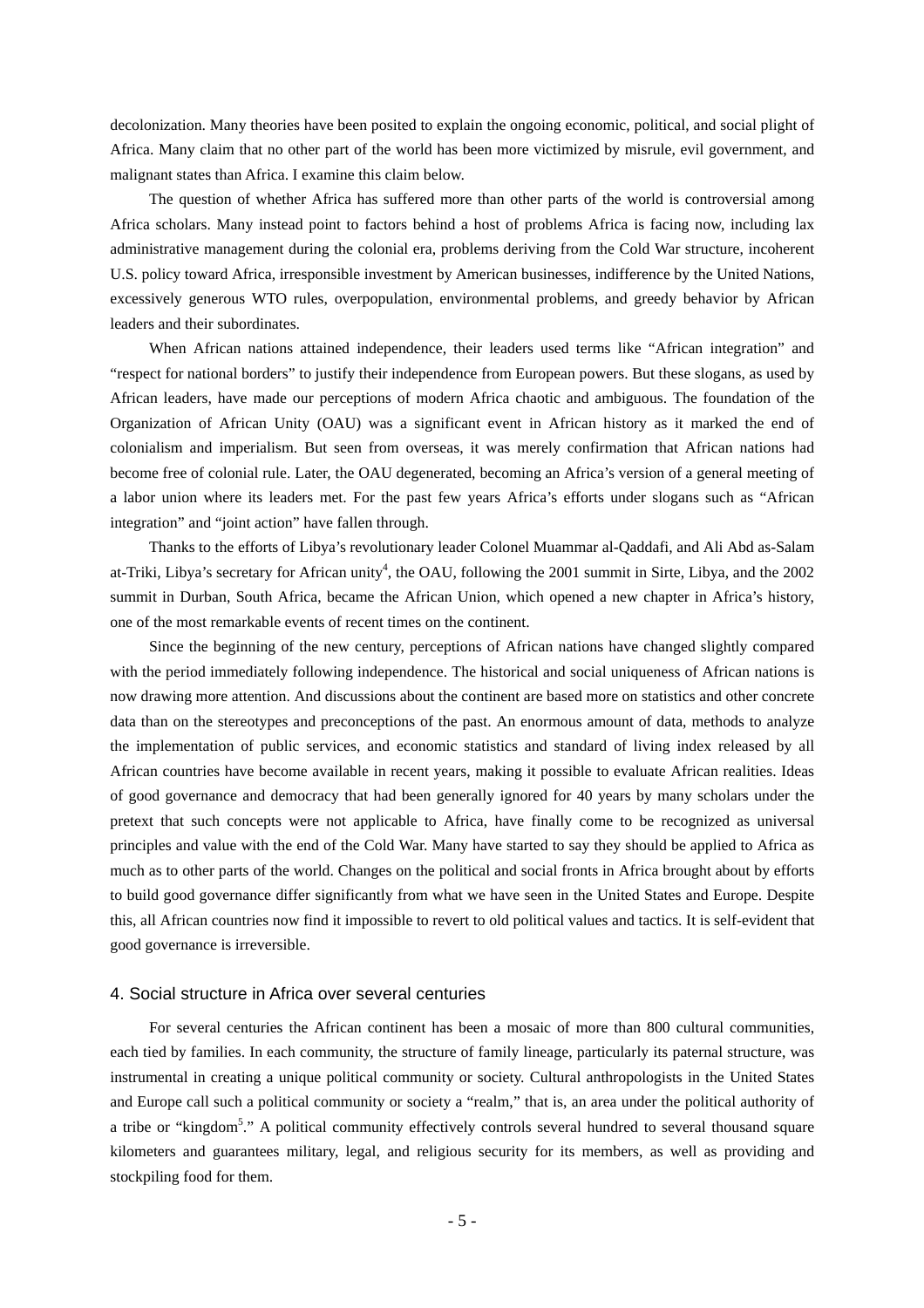Outside the framework of traditional agricultural society, people who engaged in animal husbandry moved from one place to another on a seasonal basis to find new settlements. They usually moved from north to south and back according to seasonal changes in the environment and, in the process, built a certain community within the group. The movement of such communities affected the scope of land controlled by farmers. Farmers and herders traded to make up for products in short supply, but their commercial relations sometimes became a source of contention. Disputes were usually between farmers and herders in one local area but they sometimes led to larger conflicts involving more than two regions. In savanna areas, grain, salt, ironware, pottery, and wooden products spread as these products became part of a vast web of commercial networks that stretched across the entire African continent. The flow of trade created centers for the distribution of goods, which eventually became urban centers with commercial privileges and which began to function like the control tower of a network system.

The agricultural and nomadic societies that have existed for several centuries in Africa can be categorized according to various factors, including the scale of networks binding societies together, the degree of hierarchy in the society, and whether the society has a system to manage public services such as defense, legal systems, diplomacy, policing, and finance. Sparsely populated areas such as grasslands and forests tended to have segmented societies with no centralized institutions, while more densely populated areas gave rise to communities with public institutions. In many cases, the community's supreme leader was not a monarch but a brotherly figure. His power was not absolute, but counterbalanced by other forces in society that exercised power flexibly and served to hold the leader's power in check. As this system of checks and balances functioned, many "realm" and "kingdoms" were able to survive for many years. Replacement of ruling families never affected traditional customs or practices. The country of Burundi provides an example: it had a rotational system for choosing its leader from among several aristocratic families. The leader's post switched from one family to another over generations. This system was designed to prevent one ruling family from controlling the country over long periods. In traditional African societies, political structures tended to become aristocratic but no African country other than Ethiopia had a feudalistic political structure<sup>6</sup>.

### 5. European powers' incomprehension of African society during colonial rule

During the era of colonial rule, European powers tried to "civilize" Africa but they lacked an understanding of the values of traditional African society. Such misperceptions and these powers' imposition of their structures and concepts on African countries gave rise to incomprehension in many aspects. Thus, although African leaders inherited states from their former colonial rulers at independence, these political and governmental structures were artificial constructs of the suzerain states rather than structures derived from traditional African society. This was so despite the fact that leaders who were supposed to play an important role in issuing instructions to make these new states functional still retained the same values and ideas they held before Westerners began colonizing the continent years before.

After independence African countries' relations with former suzerain countries in the Western world were reversed in terms of seeking economic benefits. When colonial rule began in Africa, suzerain countries tried to reap economic benefits from their control of colonies. After they had won their independence and sovereignty, Africans expected their governments to try to recoup the losses from their former rulers. People also demanded money and wealth in return for their allegiance. For African leaders, the purpose of governing the country was not to ensure that taxation would be minimal. On the contrary, the goal was to collect as much money as possible by imposing the highest taxes possible on the governed in order to sustain the layer of subordinates working for them. The cozy relationships between leaders and their subordinates led to the corruption of African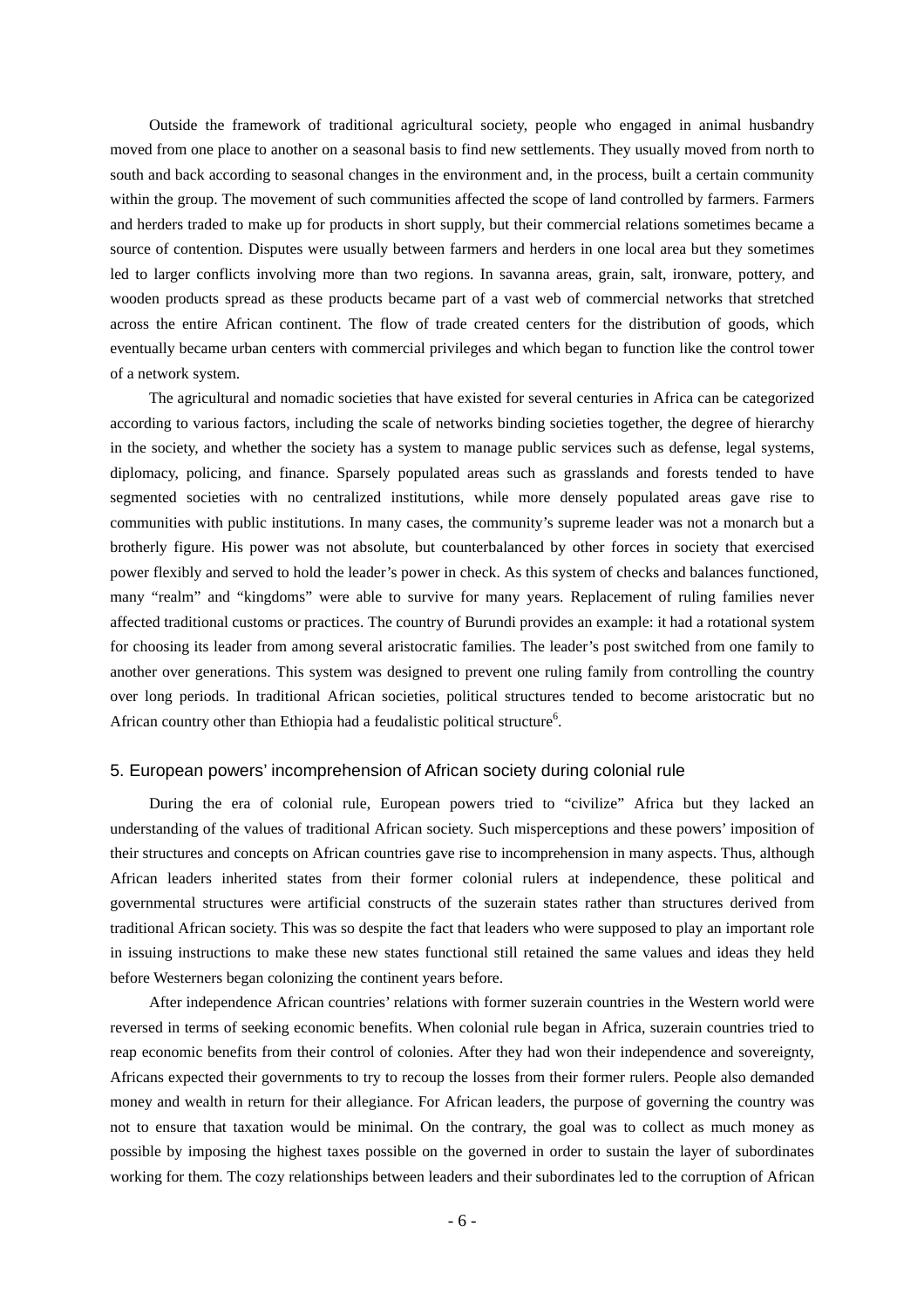society and led to a situation where inequality, inequity, and bribery were ubiquitous.

## 6. The client system, patronage, and patrimony

When African countries achieved freedom from colonial rule by Western powers, their newly-created states were modeled after those of Western countries; African leaders attempted to introduce mechanisms of government from these models. But such attempts soon faltered and their administrations degenerated into institutions in which the governing body favored its clients with money and other commercial favors. Although it is an exaggeration to say governments completely lost their regulatory and distributional function in providing public services, governments were nonetheless selective in fulfilling their duties, representing those segments of society that supported them rather than the citizenry as a whole. In these countries, the allocation of benefits was not based on the concept of surplus or margin of interests as commonly understood in the West, but on capital. Thus, African governments try to collect money from people by tapping into the capital of farmers, craftsmen, merchants, and entrepreneurs who are engaged in key industries or those regarded as producing wealth.

In such societies, the state is private property of those who control it. It is therefore is often called a "patrimonial" or "neo-patrimonial" state. States with patrimonial systems call for national unity and use a variety of norms symbolizing traditional culture in order to give their authority the appearance of legitimacy for the majority. In such a society, it is difficult to imagine the concept of "public goods" emerging.

Newly emerging African states used financial assistance from foreign countries as an instrument to smooth the development process, but foreign aid later became a source of contention among competing interest groups and led to conflict. Economic assistance from foreign countries was often used to make up for shortfalls in government revenue resulting from defective tax systems. Some of the funds from foreign countries intended for development were instead funneled into the pockets of leaders. At the same time, international aid organizations lacked the knowledge of African society and history necessary to make their aid to the continent effective. Due to this lack of knowledge, aid organizations had difficulty communicating the concept of public goods to African leaders and the people in general. Unable to find appropriate means of training African leaders, aid agencies tried to impose strict regulations on Africa's public management. The African states, for their part, ceased to function in their supposed role as a mediator between various units in each country. These states thus eventually degenerated into entities that exercised coercion on civil society and suppressed people. State leaders did not ask their citizens whether their exercise of power was legitimate. Instead, they tried to confirm their legitimacy in the international community, busying themselves with lobbying to former suzerain countries and international aid organizations in hope that the legitimacy of their power would be established in the international community.

From the time of independence to the start of the democratization process in the 1990s, a single political party ruled in many African countries under the slogan of "state unification." During this period, a political party representing the community or region from which the president hailed ruled the country as a national party, and after multiparty systems were adopted, as a dominating party. Within the ruling party, factions fought each other for power. A faction usually represented the interests of particular regions or ethnic groups. Wrangling among factions often led some to splinter off from the ruling party. When an organization holds one particular individual as its leader, differing opinions within the organization and the consequent struggle for power usually lead to factional splits, and this applies to both ruling and opposition parties. In any case, political parties acting on behalf of one individual showed little enthusiasm for representing ordinary citizens in Africa. They were thus a poor vehicle for pursuing the broader public interest.

In other words, African countries, despite having attained independence, were engaged in a pointless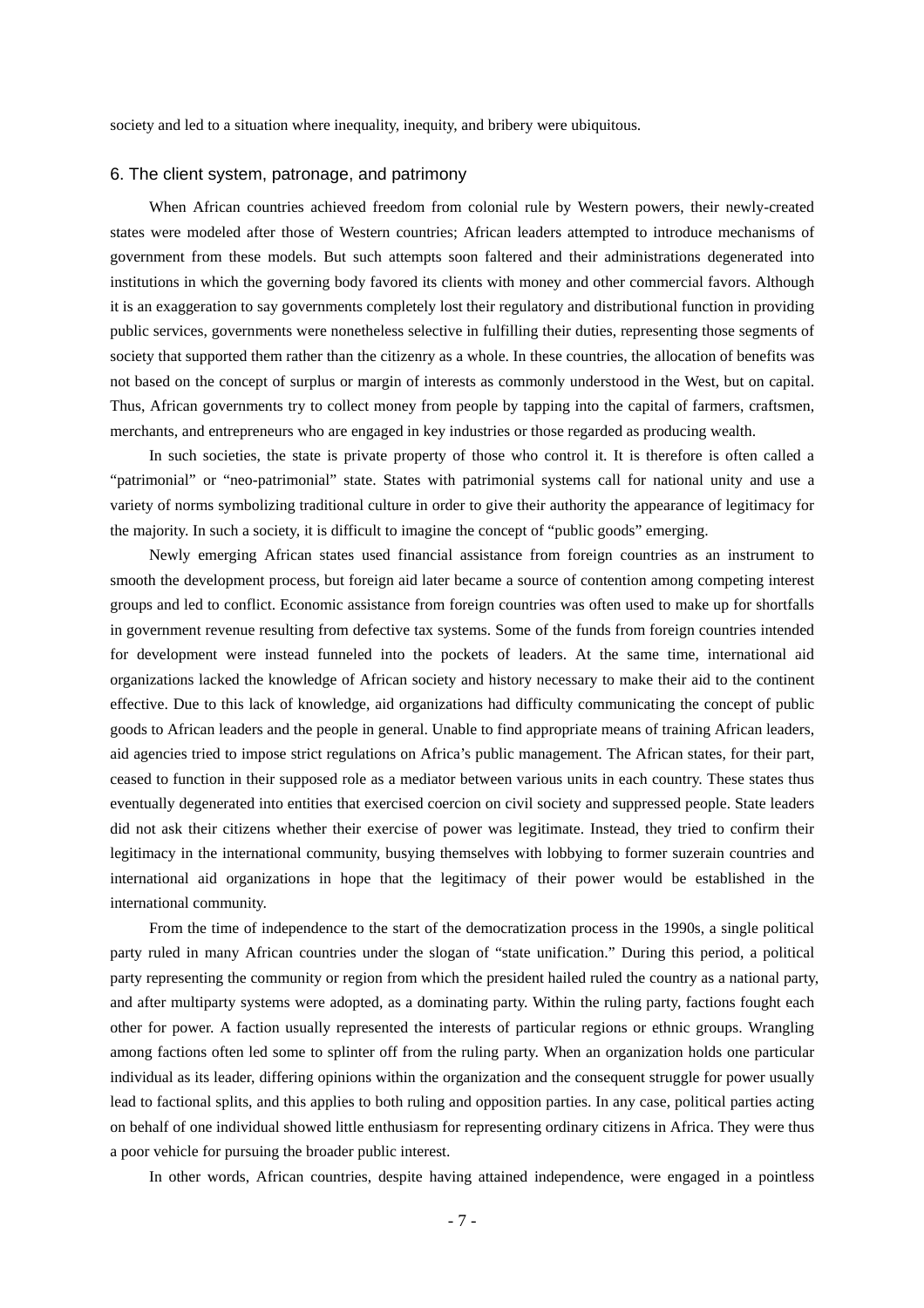"discussion in the desert." This is the impression that observers may get from African countries. Ethical standards regarding public goods and the rule of law were not established in many African countries, and their leaders became fixed on a patrimonial transfer of assets while their governments became cancerous<sup>[7](#page-11-6)</sup>. Despite these difficulties, a segment of the population, aware of global trends, began listening to views and opinions outside their society, thanks to the rapid advance of mass media worldwide and large diasporas in Europe and North America. Authoritarianism was widespread in Africa and the gap between state functions and obligations on the one hand and rights of the people on the other continued to widen. This underscored the fact that the political structures adopted at the time of independence were not adaptable to African society.

#### 7. Measures to improve governance

In any sovereign African country, the bureaucracy is seen as important and it has a higher status than civil society. Public servants seeking to advance democratization ideally should have a proper sense of public duty and take a neutral stance toward private-sector and individual interests. In most cases, however, public servants' sense of duty and solidarity are deeply connected to their paternalistic relationship with those they govern. That is, they have a patron-client relationship with citizens. Illegal public practices that promote bribery and other forms of corruption are often regarded as propriety rights and established customs. They are therefore not something that can be eliminated overnight with a slogan. A group of "New African leaders" including Jerry Rawlings of Ghana, Nicephore Soglo of Benin, and Thomas Sankara of Burkina Faso tried to crack down on bribery and corrupt public practices but their efforts did not produce significant results.

Under these circumstances, many experts and scholars on Africa have come to regard Africa as hopeless. Some make the unrealistic suggestion that African countries should be cut off from the rest of the world. African states' only chance for reform lies in promoting the reform of African elites, taking practical measures, and preventing the people and economies of heavily indebted countries from going broke. Governance should be improved through more effective allocation of tax revenues among many different social and functional categories, use of national resources to improve infrastructure, and implementation of specific measures such as providing maximum family allowances with minimum social security payments.

It is possible to promote democratization by adequately managing money in state coffers and financially supporting the socially disadvantaged so as to have their activities properly reflected in gross national product figures. Workers in the "informal sector," such as unlicensed craftsmen, who are major contributors to Africa's underground economy, should be given the same sorts of financial protection that employees at state-sponsored companies receive. Another important point to remember in promoting democratization in Africa is to ensure that political leaders and senior officials at big state-run companies are chosen from among young, talented people who have expertise in modern business management. Recruitment of such officials should not be decided by a handful of bureaucrats who play a subordinate role to local leaders.

African nations should focus more of their efforts on human resources development, including training and educating promising young people. Without such efforts, Africa will not be able to escape its "low development" status. Bad habits and illicit practices traditionally seen in Africa tend to emerge during elections. If citizens' political awareness is undeveloped and they have a poor grasp of the issues, they are likely to vote based on traditional allegiance to the leader and their sense of identification with him.

Building a viable education system will of course require an enormous infusion of capital. The international community needs to come to a consensus on the necessity of mid- and long-term efforts to achieve this goal. Many African countries cannot secure sufficient funds to finance costly human resources development programs. To make ends meet, African countries may need to integrate human resources programs being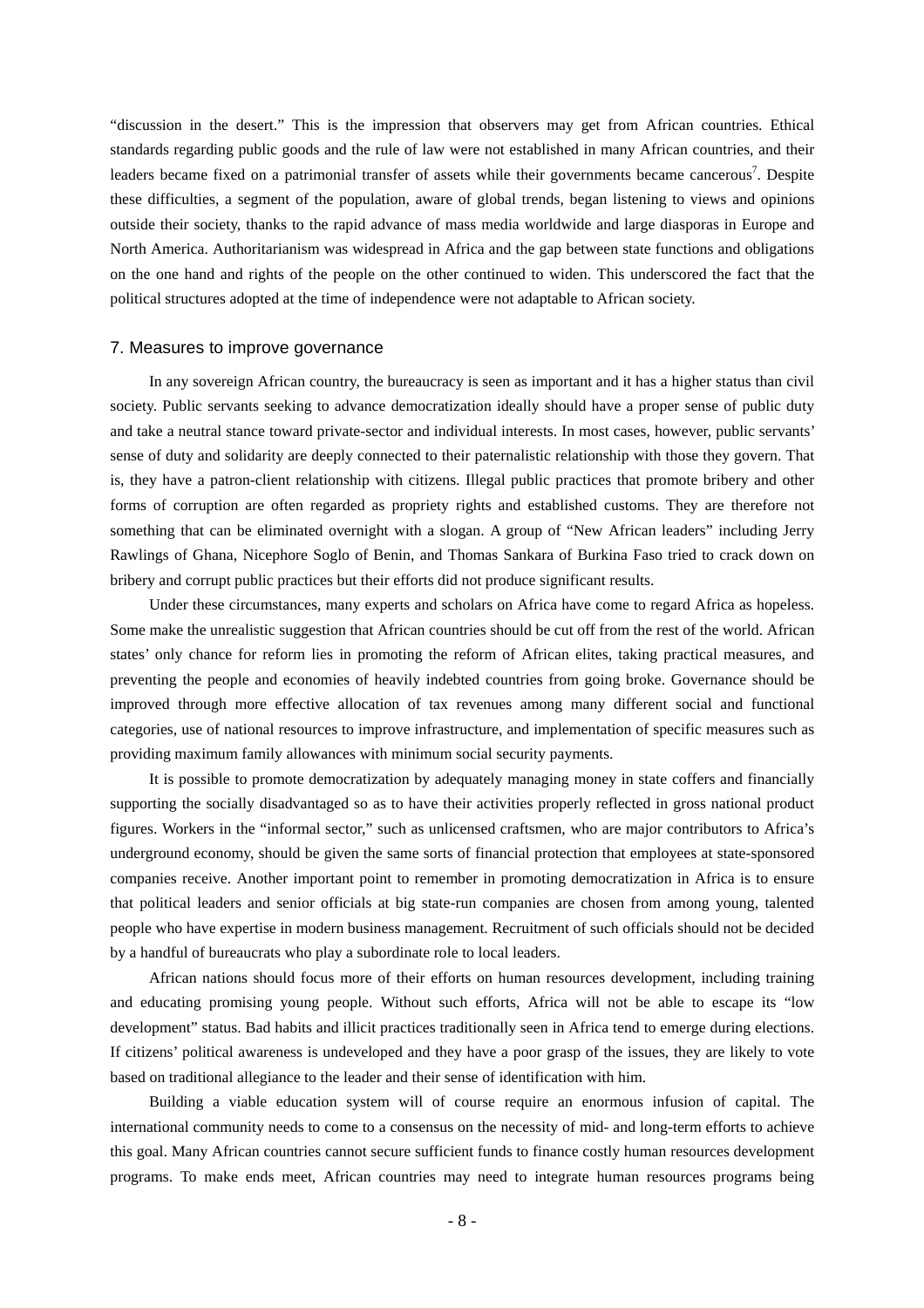conducted on a sub-regional basis.

It may be necessary to resume the disciplinary functions of public corporations set up to stabilize prices of primary products in order to establish good governance in Africa. Most such public corporations were founded during the colonial era. Their mission was to stockpile primary goods with the highest value and distribute them to producers later. If prices for these goods are higher in international market than they are domestically, producers release them at prices that are lower than those at which the central government promised to buy.

In the first decade after independence this mechanism functioned well, especially in the wake of the 1973 oil crisis when demand for African resources skyrocketed. But the function of the public corporations deteriorated as some government officials who supervised the corporations abused their discretion and charged extraordinarily high fees.

At present, Africa is far from self-sufficiency in food, with demand for grain, particularly the major staple food, wheat, mostly met by imports. But Africa is still a major farm producer, with agricultural foods accounting for 40 percent of gross national product and 50 percent of total exports. It may be safe to say that increasing agricultural production and expanding trade is the key to the recovery of African economy.

## 8. Epilogue

If the measures I proposed above are implemented simultaneously and in an adequate manner, African countries have a reasonable expectation of reconstruction and rehabilitation. If African countries want to see these changes happen, however, high-ranking officials at all levels of government must first change their behavior. African countries need to rejuvenate their leadership. Only such a rejuvenation policy will accelerate the process of African reconstruction. Compared with earlier generations, the younger generation is less likely to get their hands dirty in the management of public goods. Given the fact that the younger generation is more talented and has a firmer grasp of public goods, management should be gradually shifted to such people.

An important role of presidents and government leaders in Africa is to select administrative officers based on rigorous scrutiny of their ability and, once chosen, throw their full support behind these officers in the carrying out of their duties. State heads generally need to be informed about what is going on inside and outside their countries, but this does not require them to micromanage every issue. If heads of state are forced to handle all matters themselves, they will have little time for their most important mission: ensuring that universal norms and values are maintained in the entire process of policy implementation. It is also necessary to promote the transfer of authority in the order of hierarchy among the central government, regional governments, and municipalities to improve governance overall.

African countries would also benefit from greater cooperation across the continent in coordinating their commercial and trade policies. This is particularly important in light of the increasing economic integration taking place at the sub-regional level in Africa. By promoting sub-regional trade cooperation, countries within the same region can complement each other, raising the economic benefits of such trade. Among the sub-regional African trade groups formed to promote cooperation are the Economic Community of West African States (ECOWAS), the Southern Africa Development Community (SADC), and the Common Market for Eastern and Southern Africa (COMESA). These sub-regional groups are an indication of Africa's efforts to create common markets on the continent and are a step in the right direction. In particular, the decision by ECOWAS to simplify visa procedures for businesspeople traveling within the West African states and to waive their charges was an unprecedented step in Africa's trade history.

If African nations achieve a degree of success in their commercial activity and can derive greater economic benefits for manufactured exports, their need for financial assistance from donor nations will lessen.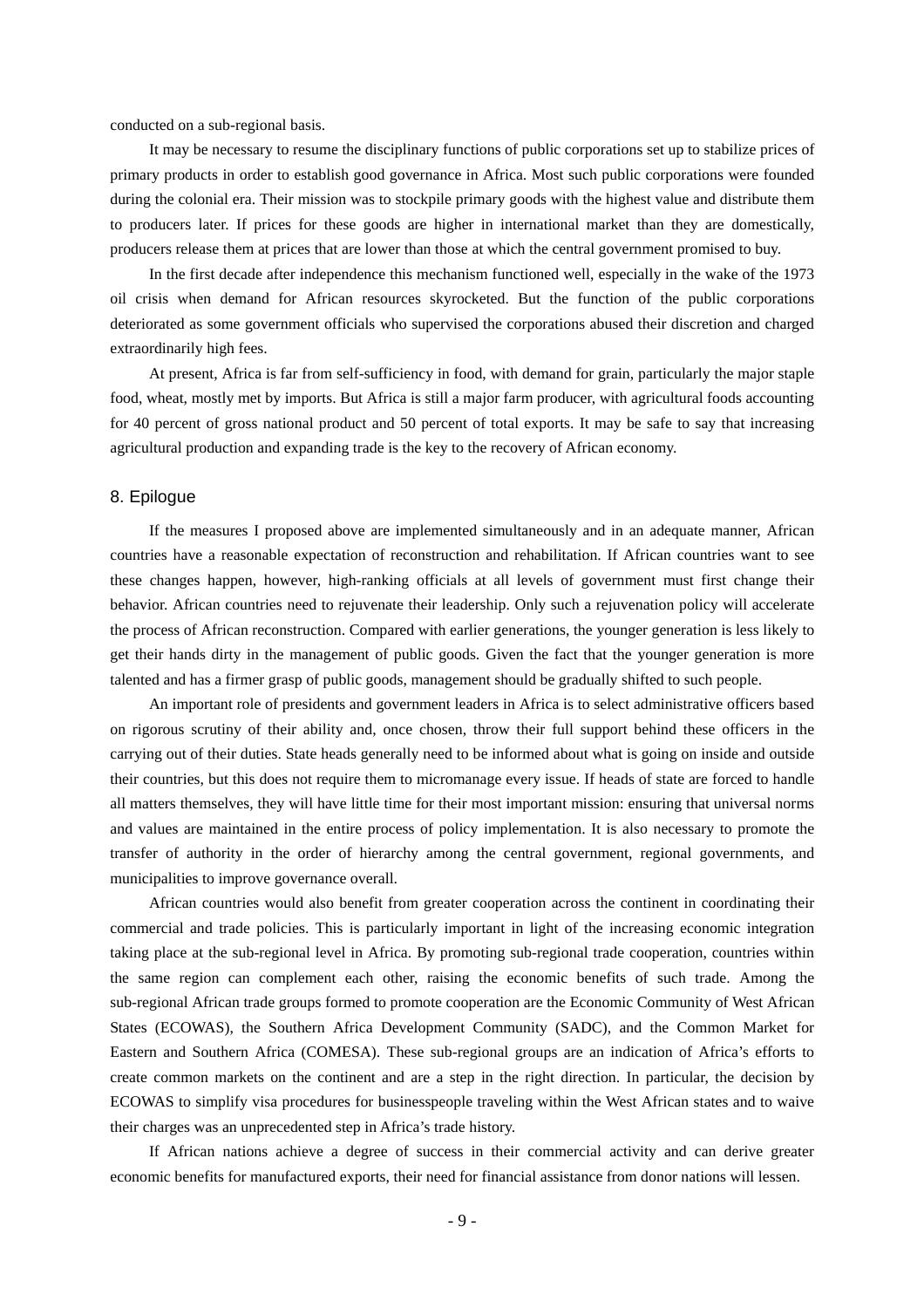If a consensus is reached in Africa that state functions should be reformed on the basis of simplified norms and easy-to-understand rules, there are reasons for optimism about the future of Africa. Corrupt behavior by elite African bureaucrats is amplified mainly due to external factors, including the imposition of strict loan conditions by international aid organizations, intervention in policymaking by lobby groups with neo-colonialist ideas, and violent price fluctuations in international markets. Such behavior makes Africa's leaders lose their ability to govern and regulate their states. African elites should remember the importance of doing their utmost to eradicate corruption in order to establish good governance.

As I mentioned above, international aid organizations such as the World Bank have welcomed recent developments in Africa, including moves to shift to market-based economies, democratization, and the formation of new trade groups. These organizations have praised Africa's efforts to create good governance, pointed out its importance, and offered their assistance in fostering the development of African civil society. But a closer examination of the relationship between African leaders and their citizens reveals that good governance as the World Bank defines it is nowhere to be found in Africa at present. Rather than devoting itself to achieving good governance, Africa appears to be returning to the "heart of darkness," where illegal transactions and corruption are everyday occurrences. Large-scale illegal business deals, plunder economy, and plunder of precious natural resources are rampant, while leaders continue to treat government institutions as their private property. In the process of exercising power, some politicians commit crimes and power struggles between politicians sometimes leads to major conflicts involving mercenaries and private armies. As conflicts escalate, more and more private citizens are hired to fight. At worst, such conflicts escalate into war involving neighboring countries.

Countries in Africa are sometimes called "fragile states." They are fragile because they lack a legitimate foundation for their authority and their level of governance is low. Such a state is not capable of providing security to people or protecting their livelihoods. States in Africa are thus still in the process of transition to nation-states, a situation comparable to the early stage of modernization in Europe. At present, only a few countries in Africa have a single-party dictatorship or a military regime, but this does not mean the rest are free of problems. Nepotism, corruption, and scandals are ubiquitous in Africa. A bureaucratic system has been established, but positions of influence are monopolized by a handful of figures as if they were private assets. The bureaucracies thus fail to function according to the modern European models upon which they are based. Moreover, Africans do not feel their governments treat them fairly and equally or that they enjoy sovereignty and a guarantee of equal rights under the law.

Violence is commonplace in Africa and conflicts and crisis are always potential problems. Crisis prevention is thus critical to peace, stability, and advancement. But Africa's struggle to achieve this goal has just begun and it is likely to take years. Quick fixes may buy time but they will not eradicate the sources of crime. Crises on the continent reflect the deep-rooted evils of domestic and cross-border tension. Such crises often occur as a result of a society's failure to guarantee solidarity and peace between ethnic groups; political discussion degenerates into violence and neighborly relations between states become cross-border conflicts. Genuinely effective crisis prevention-measures must provide a stable environment. It is therefore necessary to build states that respect public freedom, public interest, and public goods. They must pay heed to the wishes of the people while ensuring that interests of ethnic groups in each state are protected. If such states are built, an ideal civil society will emerge and they can enjoy unity and cohesion, along with the economic development that will help them survive political turbulence. Africa needs to build states that respect the rule of law and public order, and must create judicial systems that fulfill their obligations to the people. Countries around the world have experienced and overcome similar difficulties in laying the foundation of the stability they now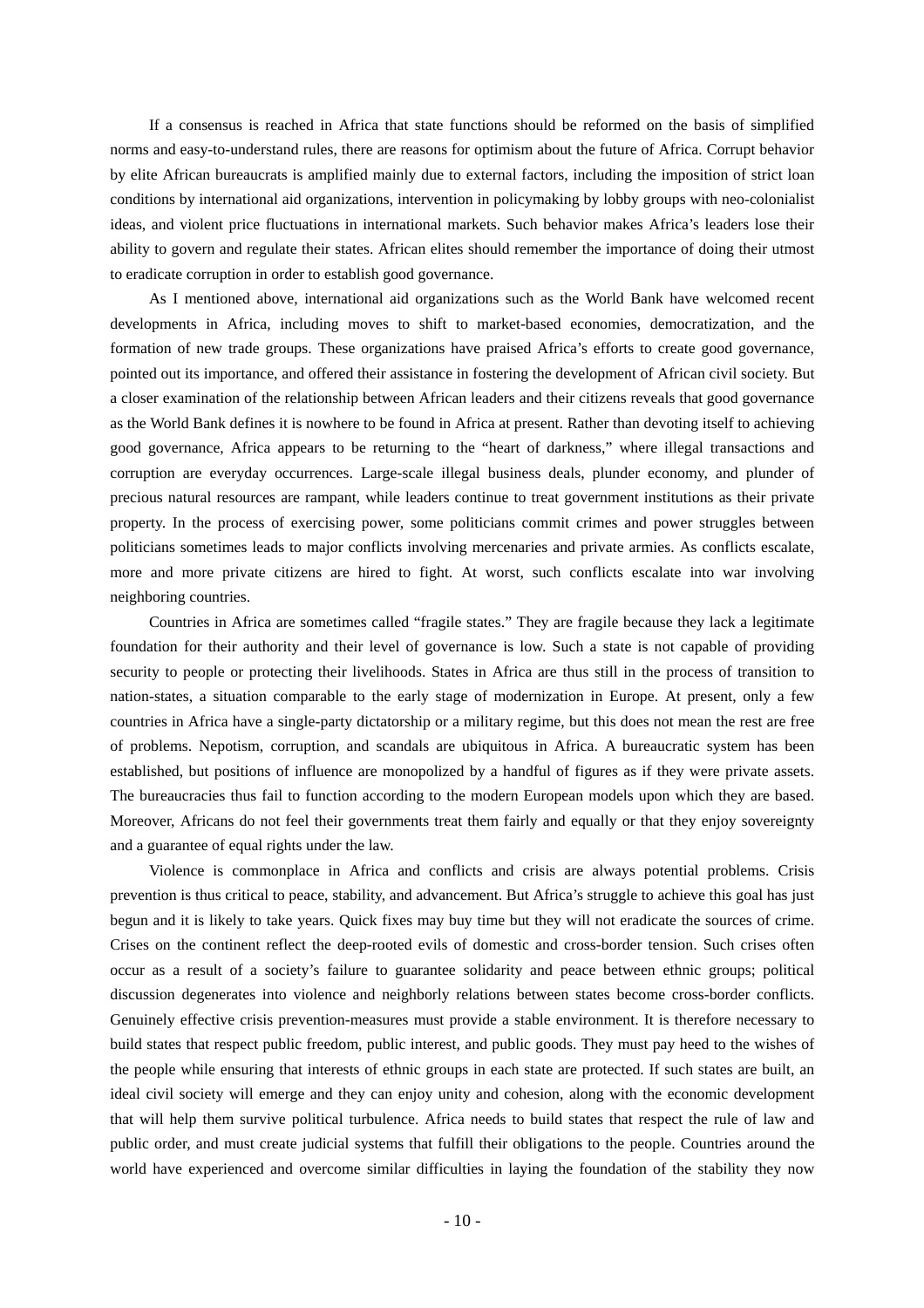enjoy. In order to establish good governance, Africa must also undergo the same process.

African countries and their industrialized counterparts formed the New Partnership for Africa's Development (NEPAD) to provide solutions to various problems in Africa and place its countries on a sustainable growth path. The NEPAD program places the highest priority on improving governance in Africa. In that sense, NEPAD is a new pledge by Africa for the twenty-first century.

Africa should introduce the concept of governance in reviewing the structures of its authority. Africa should reform the exercise of political power, work to enhance the legitimacy of its authority, and pursue policies aimed at preventing conflicts and promoting development.

The biggest problems facing African nations in their efforts to improve governance are "informal" politics, arbitrary decision-making, and administrative systems that are deliberately left uninstitutionalized. As a first step to solving these problems, African countries should adopt a check-and-balance system for political oversight, administrative organizations, and management to the greatest extent possible. African nations should ensure public accountability and transparency in decision-making, and establish a political and administrative system in which people can feel they are part of the system and that their voices are heard. Only after such systems are established will Africa become a major player in the international community and world history.

 $\overline{a}$ 

<sup>1</sup> World Bank, *Adjustment in Africa Reforms, Results, and the Road ahead*, New York, Oxford University Press, p. 219.

<sup>&</sup>lt;sup>2</sup> Below I quote part of an article by Yuzo Yabuno of Kyushu University to help examine problems involved in the foundation of modern states in Africa.

According to Yabuno:

Modern civil society created a mechanism based on functional possession, which replaced a mechanism based on physical possession. Sovereignty is a system in which the physical being of the king rules the state. A system which lies above the physical being of the king delegates its authority to him. This mechanism ensures the legitimacy of sovereignty. A "national" system is the organ having sovereignty, which is backed by people. This closed loop indicates that sovereignty and human rights are the different parts of the same thing. Sovereignty and human rights are ideologically balanced under the framework of a "people's state." A state whose constituents are the people rather than a king or an aristocracy is nothing less than a modern state. **Human rights create sovereignty and sovereignty protects human rights. This ideological structure is a sign of the emergence of the modern era. In that sense, the final phase of the system is sovereignty and the ultimate actor in it is human rights. This is how we should begin when examining the political structure of the modern era. It was only after the modern era, when sovereignty at one end of the spectrum and human rights at the other end of the spectrum were seen as mutually harmonious.** But it was also after the beginning of the modern era that problems emerged. Do sovereignty and human rights become mutually dependent in spite of their ideological content? To be sure, they are interdependent but sovereignty tries to suppress human rights while human rights try to destroy sovereignty. The tension between the two thus hampers their function. This is exactly the experience that the modern world has undergone. As the two forces came into conflict, sovereignty was transformed into nationalism while human rights were transformed into individualism. It was indeed during the modern era that these changes occurred.

This leads us to a new question: Can nationalism and individualism coexist? Nationalism was born as an instrument to make national movements possible. There are many examples in which individuals were absorbed into nationalist movements, including the independence movements of the colonial era. When a nation is working to achieve independence from colonial rule its people unite against a common enemy, the suzerain state. People are united under the principle of national independence, but once independence is attained, the ruler who called for unity in the struggle against the suzerain state, now begins suppressing people. This has happened frequently around the world and still goes on today. Upon independence, sovereignty lies not with the people but with the ruler. To the outside world this appears to be liberation but leads to repression by the ruler to the inside. (Yuzo Yabuno: "Conflicts Between Systems and Actors in the Political Arena," Political and Legal Studies, Faculty of Law, Kyushu University, No. 67-1, Aug. 2000, pp. 146–149)

<sup>3</sup> A typical example is Chabal, a French historian residing in London. Patrick Chabal and Jean-Pascal DALOZ, *Africa Works: Disorder as a Political Instrument*, Oxford James Currey; Bloomington and Indianapolis: Indiana University Press, 1998, op.cit., pp. 11–16; 26–30.

<sup>4</sup> **Triki, after taking such posts as Libyan ambassador to France, was named secretary for African unity, a post newly created by Revolutionary Leader Col. al-Qaddafi. Triki, the man in whom al-Qaddafi has personal confidence, is said to have played a behind-the-scene role in establishing the African Union.**

<sup>5</sup> Bernard NANTET, *Dictionnaire d'Histoire et Civilisations Africaines*, Paris, 1999, Larousse.